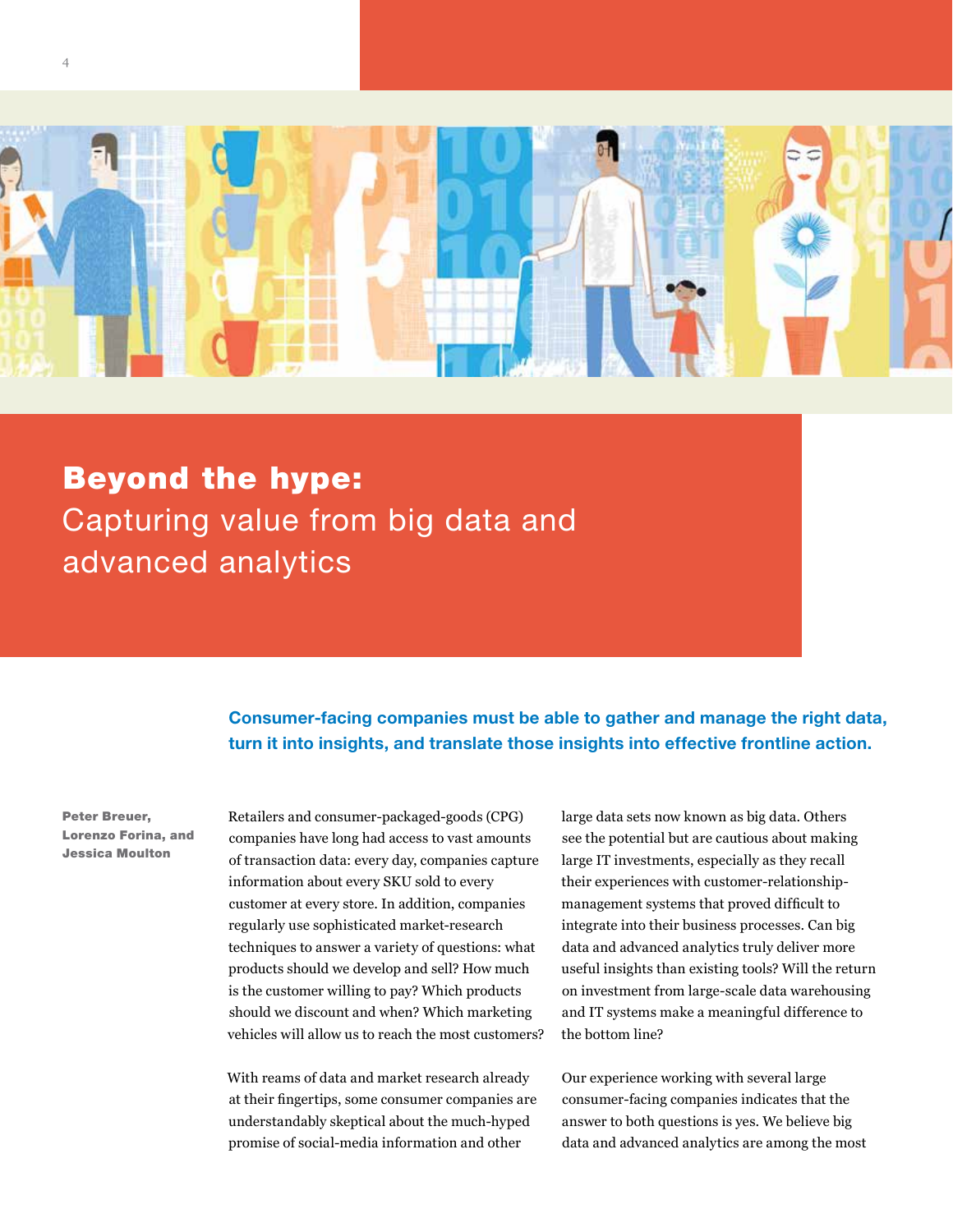

1 See Erik Brynjolfsson and Andrew McAfee, "Big data: The management revolution," *Harvard Business Review*,

Barton and David Court,

work for you," *Harvard Business Review*, October

2012.

important battlefields for retail and CPG companies today. Benefiting from big data and analytics, however, isn't a given; companies must invest in the right set of capabilities and keep certain success factors in mind. In this article, we discuss the potential of big data and advanced analytics for the retail and CPG industries, and what it takes to turn this potential into actual value.

# Immense possibilities

Big data makes it possible for companies to better understand customers' shopping behavior at each stage of the "consumer decision journey." By analyzing online browsing and searching histories, for example, companies can learn the alternatives customers look at when considering buying a product, the important factors in their final purchasing decision, and how they put together their shopping baskets—information that can help companies identify valuable up-selling and cross-selling opportunities. Companies can also monitor how customers talk about a product on social media, including why they purchased it, which features they like and dislike, and what would prompt them to purchase it again. Companies can use these analyses to create more accurate "customer decision trees"—tools to help explain which products in an assortment are substitutable and which are complementary—and thus refine their offerings in both offline and online stores. Furthermore, technology now makes it easier to track customers' responses to media campaigns and promotions, giving companies insights into how to better target their media spend and create more profitable promotions.

Such data and analyses can help companies make better, faster decisions in their day-to-day business—including decisions about product October 2012, and Dominic "Making advanced analytics

innovation, assortment, pricing, promotions, and retailer-supplier negotiations. Recent research by McKinsey and the Massachusetts Institute of Technology shows that companies that inject big data and analytics into their operations outperform their peers by 5 percent in productivity and 6 percent in profitability.<sup>1</sup> Our experience suggests that for retail and CPG companies, the upside is at least as great, if not greater.

Tesco, for one, attributes its success in part to insights generated through big data and advanced analytics. The European grocery retailer introduced a loyalty card in the late 1990s, using it as a vehicle for the systematic collection and analysis of shopper data. The company has since mined online and social-media information as well. It has developed a full set of advanced analytics encompassing more than 20 analytical tools in its commercial functions—to support day-to-day decision making. Its insight-driven commercial strategy has contributed to sustained profitability: since 2000, Tesco has improved its profitability every year, more than tripling its profits between 2000 and 2012.

# Making it happen: Three ingredients

What steps must companies take, then, to capture value from big data and advanced analytics? In our work, we have found that fully exploiting data and analytics requires three capabilities. First, companies must be able to choose the right data and manage multiple data sources. Second, they need the capability to turn the data into insights—that is, they must combine deep analytical talent with commercial judgment. Third and most critical, management must undertake a transformational-change program so that the insights actually yield better business decisions and translate into effective frontline action.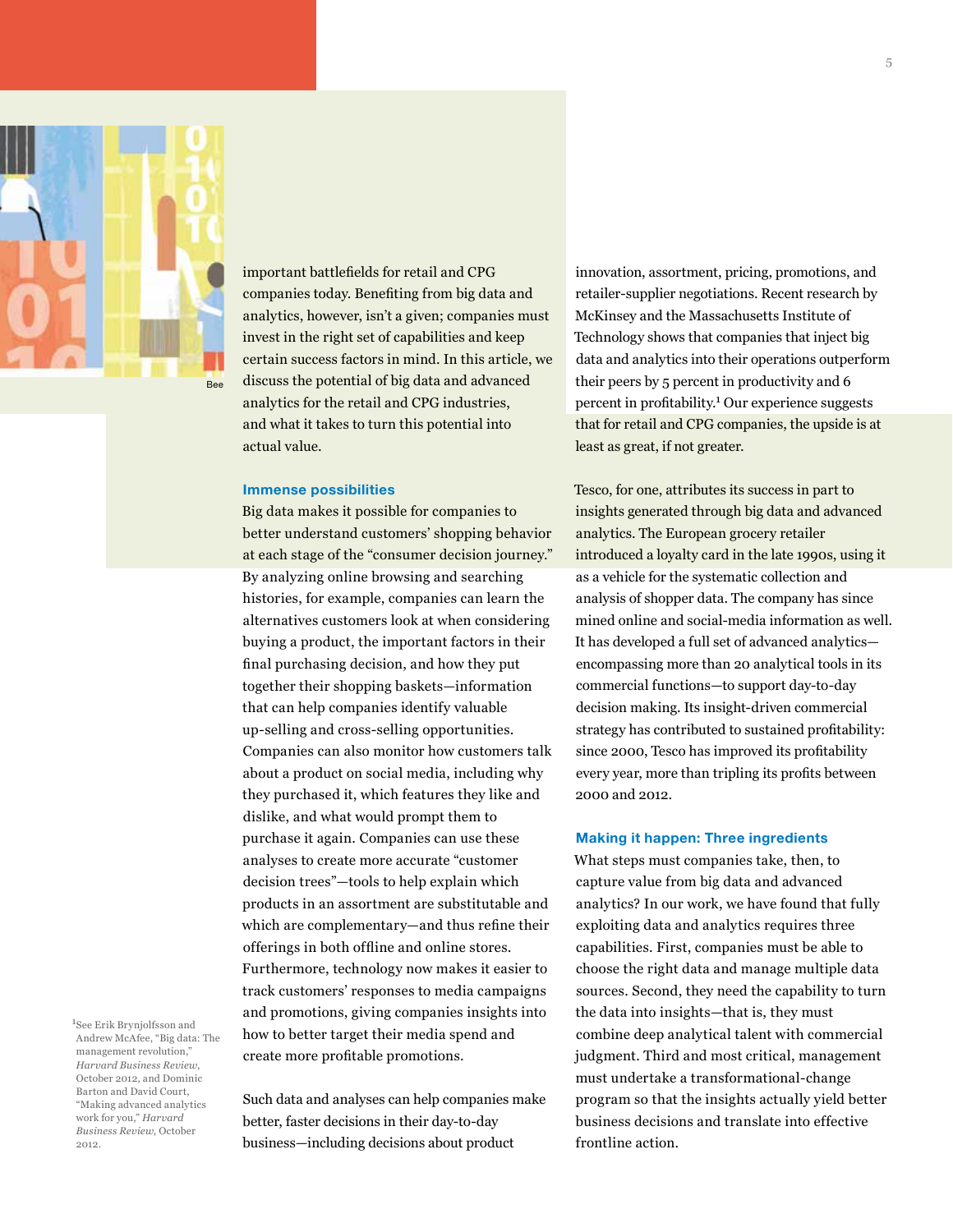# Companies must hire, develop, and retain skilled analysts who can distinguish relevant from irrelevant data.

### Managing the data

As they embark on a data-and-analytics journey, many companies default to a "data forward" approach—that is, they gather whatever data they think might prove useful or simply use data they already have, in hopes that it will yield valuable insights. But big-data initiatives shouldn't be fishing expeditions. We recommend instead a "decision back" approach, which begins with the company answering two related questions: which decisions do we want to improve? What data and analyses will help us improve those decisions? The answers to these questions will also be important during the later stages of the journey, when analytics experts are making choices about how to structure the data, where to push for 100 percent data accuracy, and whether to buy off-the-shelf software or invest in building proprietary solutions.

A retailer may, for instance, seek to make better decisions about its promotional spending. Here, the range of decisions can be quite broad: do we want to optimize the design (number of pages, number of products on each page) of our promotional leaflets and circulars? Do we want to reassess the distribution of our circulars—which newspapers they should be inserted into, which addresses they should be delivered to, and so on?

Do we want to rethink the product mix in our circulars? Each decision requires different data and analyses.

In identifying, sourcing, and managing data, retailers face a number of challenges:

# *The sheer number of transactions, as well as the time period required for analysis.* As

mentioned earlier, the number of daily transactions and data points in retail is immense. To understand trends, companies must capture mountains of data over several years. They therefore must invest in robust databases that allow decision makers easy access to the data they need. Fortunately, data-storage capacity is becoming available at lower and lower costs; some companies are turning to software-as-a-service solutions to meet their evolving IT needs.

*Data matching across repositories.* A retailer's loyalty-card database, for instance, doesn't easily match up with its database containing product costs—which means implications on revenues will be straightforward to derive, but implications on gross margins will not. Leading companies are using new applications that can match different types of data from different databases by recognizing patterns.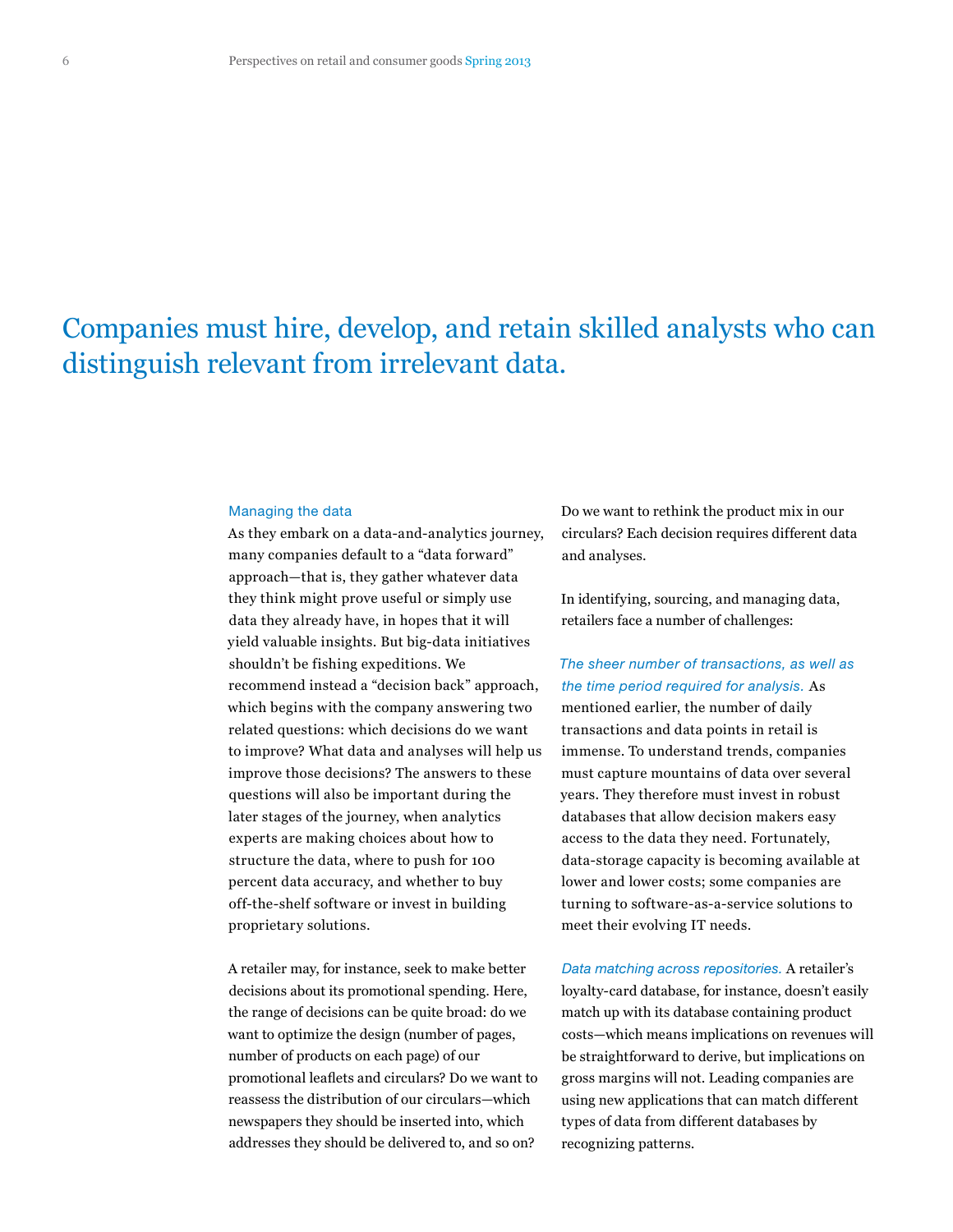*Data "hygiene" and reliability.* For instance, product information—package sizes, product descriptions, or even the category in which a product belongs—isn't always up-to-date in retailers' databases, in part because maintenance of data on a massive number of SKUs (as many as 300,000 for some large retailers) is a timeconsuming and laborious effort.

*Lack of history on certain data.* Promotional uplift, for example, strongly depends on a product's in-store position (a central promotional island versus an endcap versus a shelf). Some companies haven't historically recorded products' in-store positions, making interpretation and analysis of promotional uplift tricky. As a consequence, retailers sometimes develop a flawed or incomplete picture because they don't have all the relevant data. Some companies are overcoming the lack of data through crowdsourcing. There are apps, for instance, through which a company can pay individuals to go to local stores to take photographs or gather data, which they can then submit to the company online.

## Translating data into insights

Managing the data is just the first step. Companies need to next make sense of the flood of data. Sophisticated algorithms and analytical tools can help, but the tools alone don't constitute a competitive advantage. Rather, it is the knowledge of how to leverage the tools that can vault a company above its competitors.

Companies must hire, develop, and retain skilled analysts who can distinguish relevant from irrelevant data, draw the right assumptions, and translate information into insights. But it's important to strike the right

balance between analytical expertise and commercial sense. Retailers are of course commercially driven organizations. The key is to recruit top-notch analytical talent without subverting the company's commercial DNA. Analytics should be an enabler for the commercial functions, not an end in itself. We have seen more than one retailer make the mistake of placing too much trust in a pricingelasticity algorithm, for example, without questioning or debating its counterintuitive recommendations; these retailers increased prices, promptly lost market share, became disillusioned with the analytics, and abandoned the tools entirely.

Another common issue is the "black box" problem: big-data initiatives deliver unexpected results, and the owners or leaders of the initiative can't explain the results in a way that stakeholders can understand. At other times, the answer is wrong, and the owners lose credibility when they try to defend their work. A way to avoid these pitfalls is to hire talent with analytical horsepower as well as acute commercial sense and business judgment. Individuals with both capabilities are in high demand and short supply; most companies will find that it's easier—and just as effective—to instead build a team of people with both sets of skills.

## Turning insights into effective frontline action

Gathering the right data and having the right skills, however, won't yield impact unless the company can also turn data-driven insights into effective action on the front line. In most cases where companies have failed to generate value from big data, the reason has been insufficient attention to this third imperative.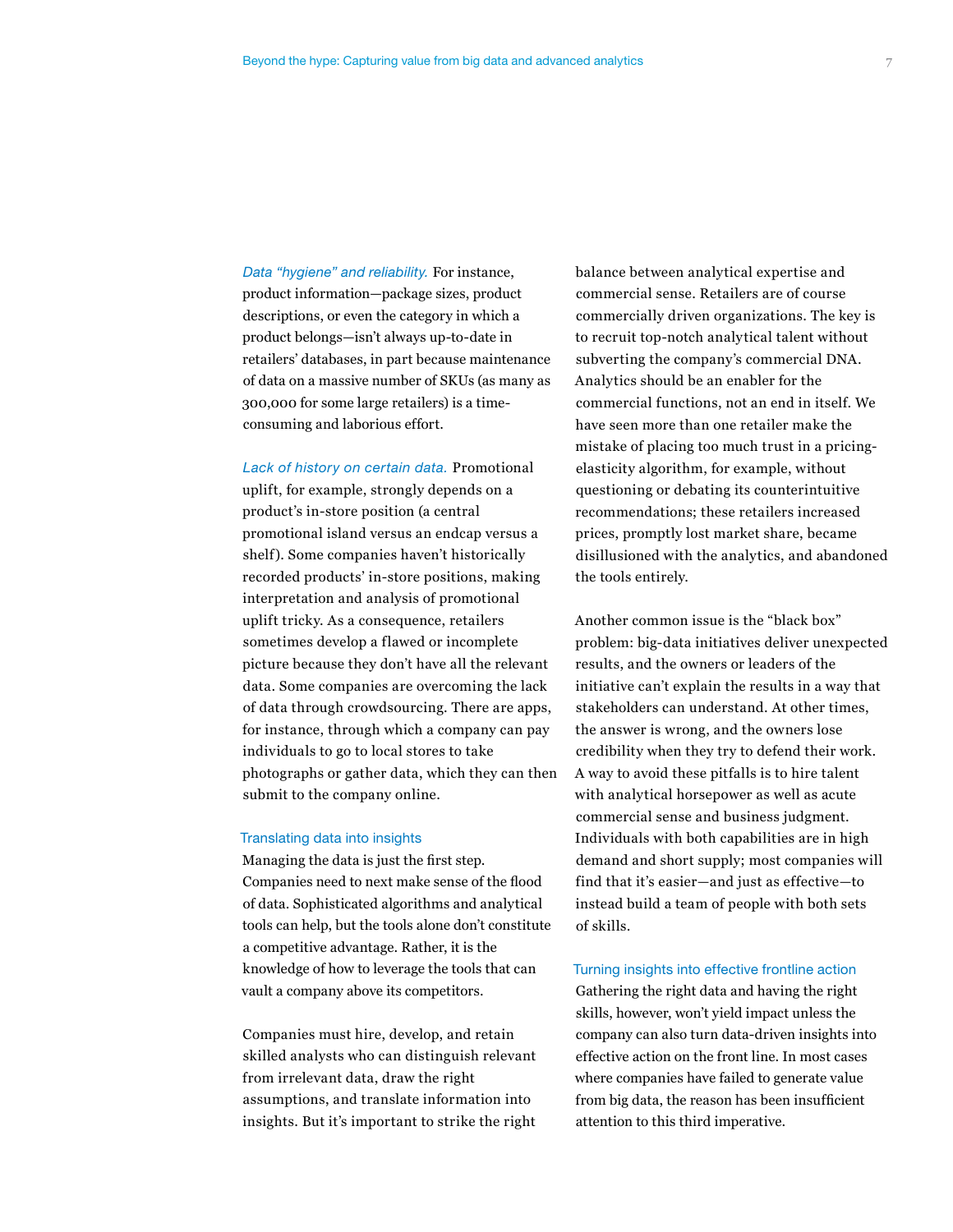Companies must make sure the new analyses and insights are embedded seamlessly into managers' and frontline employees' day-to-day decision processes. Software and tools should be intuitive and scalable. Processes should be defined in a way that managers and the front line can readily understand and adopt. For example, if a new workflow-management model crunches data on historical sales, planned promotions, and weather forecasts, then perhaps store managers could receive reports that estimate how many sales-floor employees and cashiers they will need every hour of the following week.

When designing new tools, companies should seek the least complex model that would improve performance. More sophisticated decisionsupport tools must be implemented very carefully; highly complex analytical algorithms (to calculate cross-elasticity or forecast demand, for instance) are at risk of not being understood and consequently not adopted. Leaders should prepare the organization for fundamental mind-set changes: people must be willing to reinterpret results, admit mistakes, and correct course if the data bring to light suboptimal decisions made in the past.

The front line should receive intensive training and coaching on the new model, and managers' incentives should be aligned to support the new way of working. One consumer-goods company, for instance, launched a program to boost the profitability of its promotional spending and introduced a new promotions-analysis tool for the sales force. Senior management even led the training for the program. But sales reps embraced neither the program nor the tool,

because company incentives and reporting protocols for sales managers tracked sales—not profits. After a series of discussions with sales managers, the company relaunched the program, introducing new profit-related incentives and reports.

## Factors for success

Enabling an organization to benefit from big data and advanced analytics is a journey that can either yield dividends at each stage or generate frustration if investments don't pay off. We have found the following actions can help keep the journey on track:

*Secure quick wins.* Choose one or more areas where a focused investment in big data and analytics can prove the business case quickly. One European CPG company selected a discrete topic under the larger umbrella of generating growth in mature categories. In its highly competitive categories, it had come to rely on product innovation—which at times can be both expensive and risky—to spur growth. It used data on consumer attitudes and behaviors, as well as advanced analytics, to revolutionize its retailerspecific assortments and planograms: by understanding exactly which SKUs were selling well in which retail formats and determining which SKUs to swap in and out to best meet consumer preferences, it is now seeing 10 percent sales growth in a low-growth category. The early success of this initiative has generated a wave of activity on related topics, with strong businessunit pull for the new ways of thinking. Once the business case is established, the organization can get behind longer-term and larger-scale investments in data and analytics.